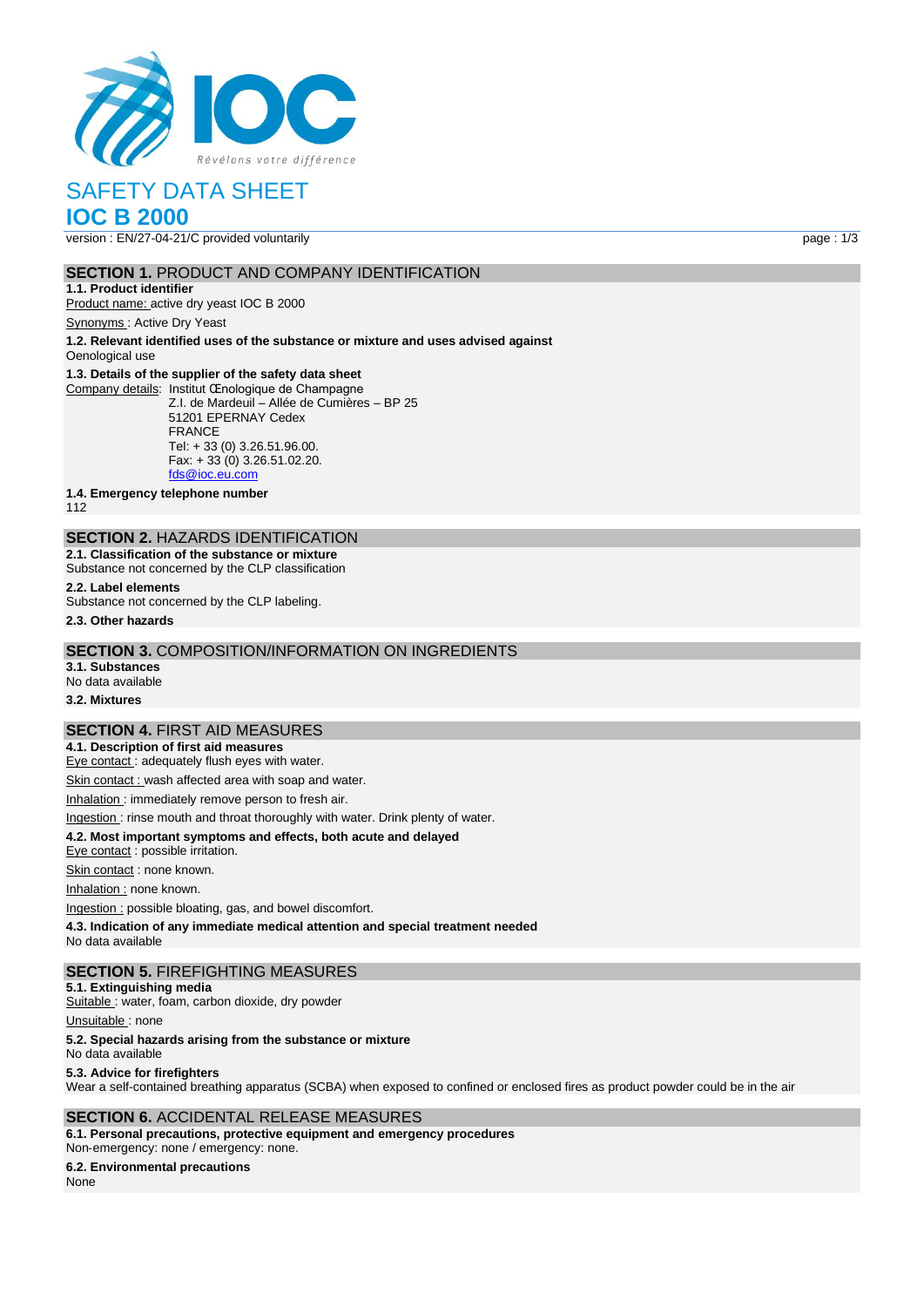

**IOC B 2000**

version : EN/27-04-21/C provided voluntarily page : 2/3

## **6.3. Methods and material for containment and cleaning up**

Use a vacuum or broom and dust pan. Vacuum up or sweep the spill into a dust pan. Powder may be collected in a container or bag before being placed in the trash. Dispose of waste in the proper receptacle for trash.

**6.4. Reference to other sections**

See Sections 8 and 13 for disposal of the substance

# **SECTION 7.** HANDLING AND STORAGE

**7.1. Precautions for safe handling** Handling: avoid breathing dust. Avoid contact with eyes.

Occupational hygiene : wash hands thoroughly after handling.

**7.2. Conditions for safe storage, including any incompatibilities** Risks : not at risk for corrosion, fire, explosion, or chemical reaction.

Place of storage : no special instruction to minimize risks (see above). Store according to label directions to maintain label guarantees.

Fire/explosion protection: none needed.

#### **7.3. Specific end use(s)**

Recommended packaging material: Paper bags.

# **SECTION 8.** EXPOSURE CONTROL / PERSONAL PROTECTION

**8.1. Control parameters** See section 15.

**8.2. Exposure controls**

Engineering : none

Eye/face protection : protective glasses should be worn in conditions of excessive dusting.

Skin Hand : none

Other : none. Wear appropriate clothing for work.

Respiratory protection : protective mask should be worn in conditions of excessive dusting.

Thermal protection : none

Environmental exposure : none.

# **SECTION 9.** PHYSICAL AND CHEMICAL PROPERTIES

**9.1. Information on basic physical and chemical properties** Apperance : Granuled Odour : Typical yeast Odour threshold : not Applicable pH : not Applicable Melting / freezing point : not Applicable Initial boiling point and boiling range : not Applicable Flash point: not Applicable Evaporation rate: not Applicable Flammability (solid, gas): not Applicable Upper/lower flammability or explosive limits: not Applicable Vapour pressure: not Applicable Vapour density: not Applicable Relative density: not Applicable Solubility(ies): Yes Partition coefficient: n-octanol/water: not Applicable Auto-ignition temperature: not Applicable Decomposition temperature: not Applicable Viscosity: not Applicable Explosive properties: not Applicable Oxidising properties: not Applicable **9.2. Other information**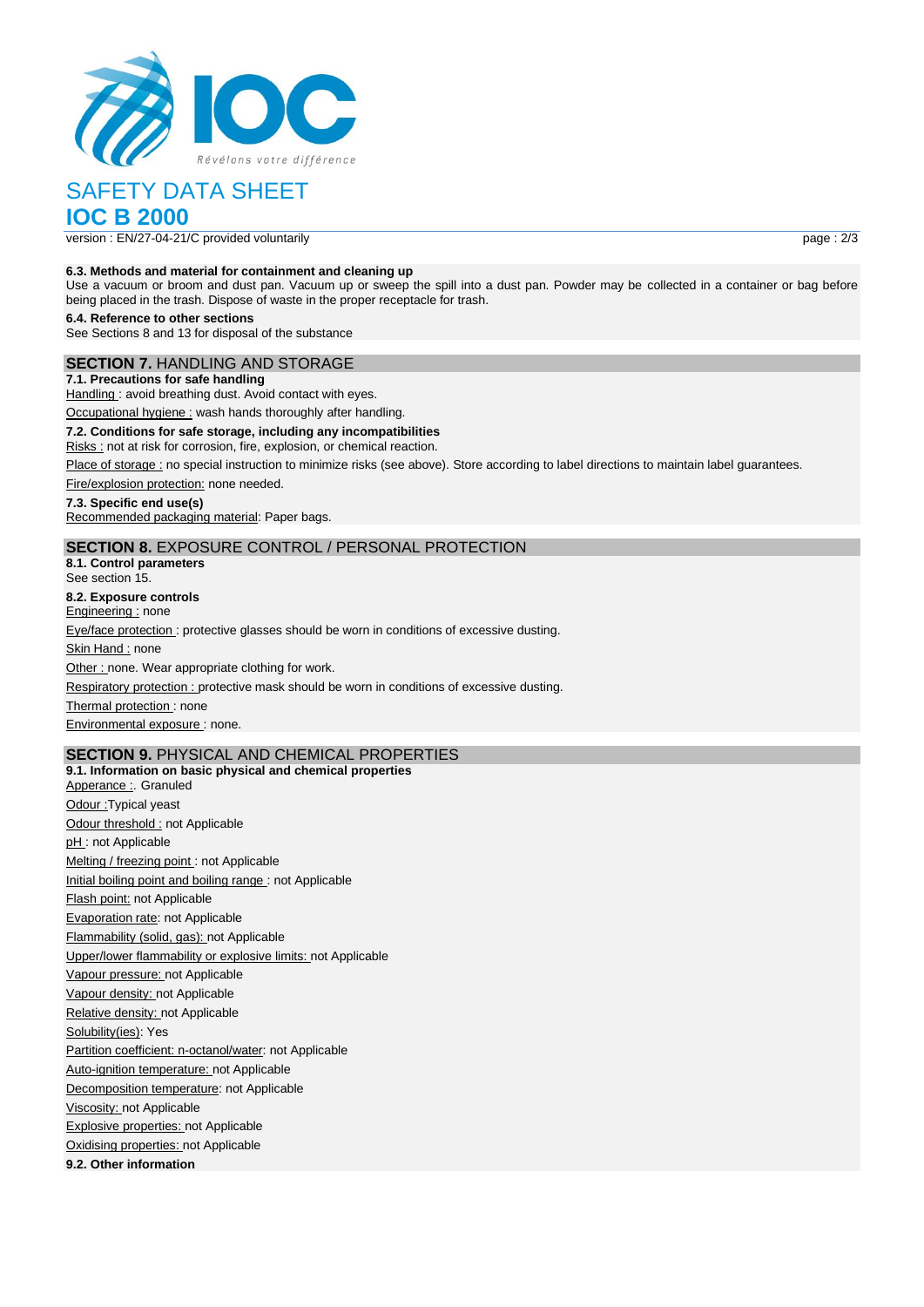

**IOC B 2000**

version : EN/27-04-21/C provided voluntarily page : 3/3

# **SECTION 10.** STABILITY AND REACTIVITY

**10.1. Reactivity** Not reactive **10.2. Chemical stability Stable 10.3. Possibility of hazardous reactions** None **10.4. Conditions to avoid** None **10.5. Incompatible materials** None **10.6. Hazardous decomposition products** None

# **SECTION 11.** TOXICOLOGICAL INFORMATION

**11.1. Information on toxicological effects** Acute toxicity : no known effects. Skin corrosion/irritation : possible irritation to skin.

Eye damage/irritation : possible irritation to eye.

Respiratory /Skin sensitization : possible allergic reaction or sensitization.

CMR (Carcinogenity, germ cell Mutagenicity, Reproductive toxicity) : no known effects.

# **SECTION 12.** ECOLOGICAL INFORMATION

**12.1. Toxicity** No known ecological effects. **12.2. Persistence and degradability** No persistence and the substance is bio‐degradable. **12.3. Bioaccumulative potential** None **12.4. Mobility in soil** Not relevant **12.5. Results of PBT and vPvB assessment** Not relevant **12.6. Other adverse effects** No data available **SECTION 13.** DISPOSAL CONSIDERATIONS

# **13.1. Waste treatment methods**

Waste treatment methods : product and packaging can be disposed of in regular trash or waste. No special disposal method required. Follow all applicable local laws for recycling, bagging, and disposal of trash.

# **SECTION 14.** TRANSPORT INFORMATION

**14.1. UN number** Not relevant. **14.2. UN proper shipping name** No data available **14.3. Transport hazard class(es)** No data available **14.4. Packing group** No data available

**14.5. Environmental hazards** No data available

**14.6. Special precautions for user** No data available

**14.7. Transport in bulk according to Annex II of MARPOL 73/78 and the IBC Code** No data available